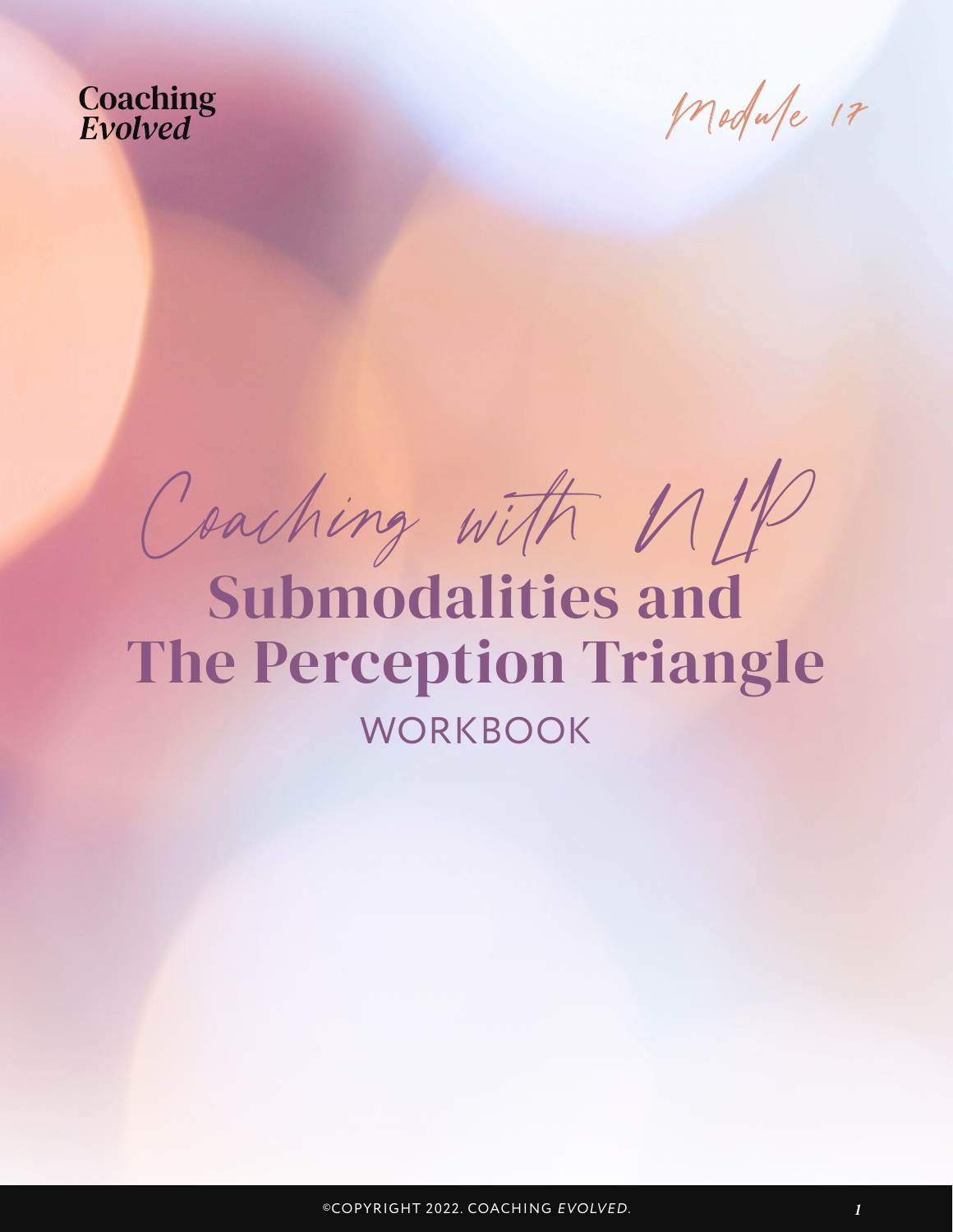

### SUBMODALITIES **WORKSHEET**

Submodalities are the subtle qualities of an internal representation. Changing submodalities allows us to change the meaning of our experience.

### SUBMODALITIES EXERCISE

**COMPLETE THE FOLLOWING EXERCISE FIRSTLY ON YOUR OWN, AND THEN WITH A CLIENT OR PEER**

### VISUAL SUBMODALITIES

| <b>SUBMODALITY</b> |                                             | <b>RESULT</b> |                                   | <b>RESULT</b> |
|--------------------|---------------------------------------------|---------------|-----------------------------------|---------------|
| <b>Brightness</b>  | Make the Image<br><b>Dimmer</b>             |               | Make the Image<br><b>Brighter</b> |               |
| Position           | Move the Image<br>Further Away              |               | Move the Image<br>Closer          |               |
| Color              | Remove Color<br>from Image<br>(turn to B&W) |               | Enhance the<br>Image Color        |               |
| <b>Focus</b>       | Blur the Image                              |               | Sharpen the<br>Image              |               |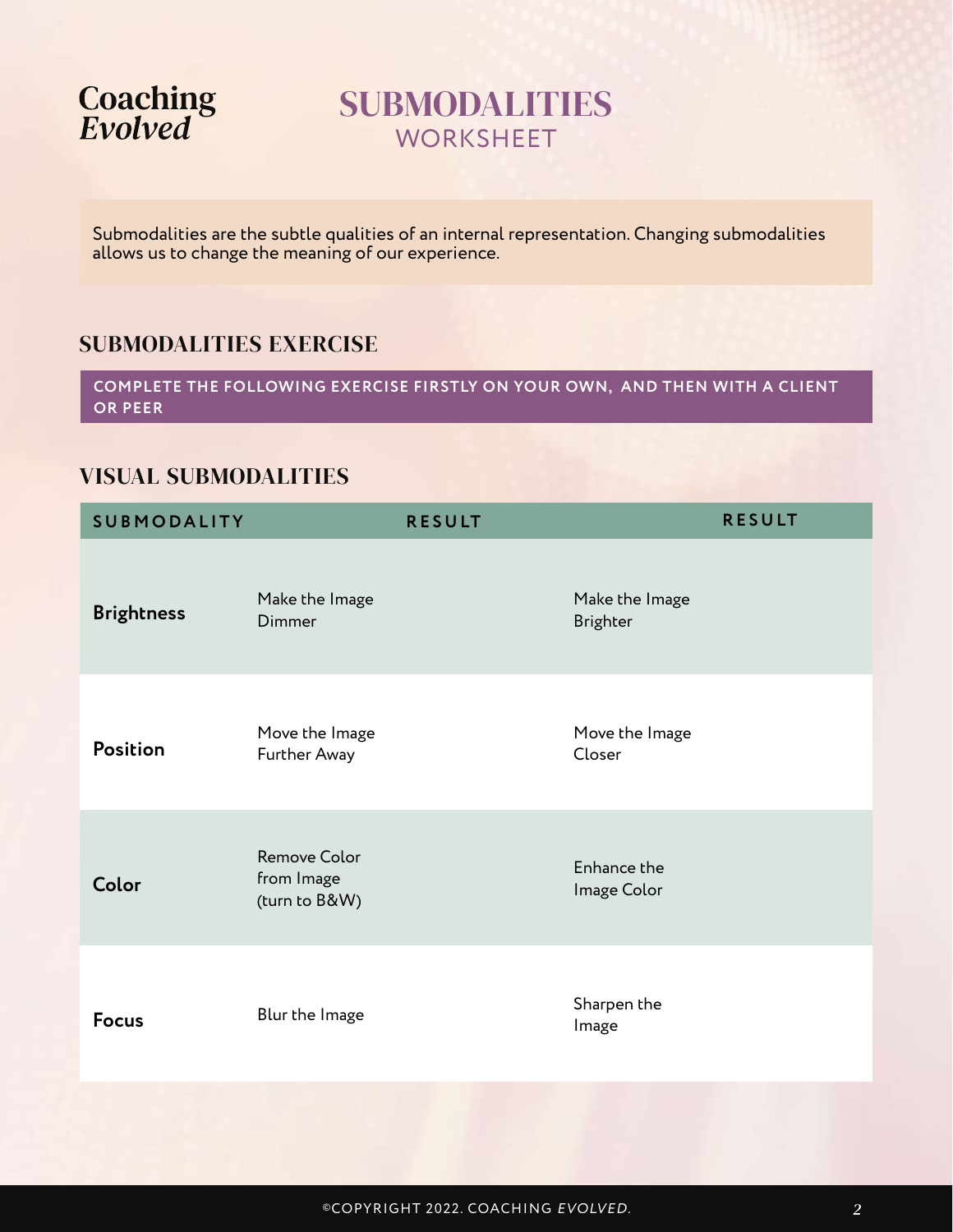| <b>SUBMODALITY</b> | <b>RESULT</b>                                            | <b>RESULT</b>                                   |
|--------------------|----------------------------------------------------------|-------------------------------------------------|
| <b>Size</b>        | Make the Image<br>Smaller                                | Make the Image<br>Larger                        |
| <b>Distance</b>    | Push the Image<br>off into the<br>Distance               | Bring the Image<br>Closer                       |
| <b>Movement</b>    | Make the<br>Image Still                                  | <b>Add Movement</b><br>to the Image             |
| <b>Frame</b>       | Give the Image<br>a Border                               | Make the image<br>fill your view<br>(panoramic) |
| <b>Associated</b>  | Ensure that the<br>Picture is 'through<br>your own eyes' | See Yourself in<br>the Image                    |
| Clarity            | Make the Image<br>Crystal Clear                          | Make the Image<br>Fuzzy                         |
| Depth              | Make the<br>Image 2D                                     | Make the Image<br>3D                            |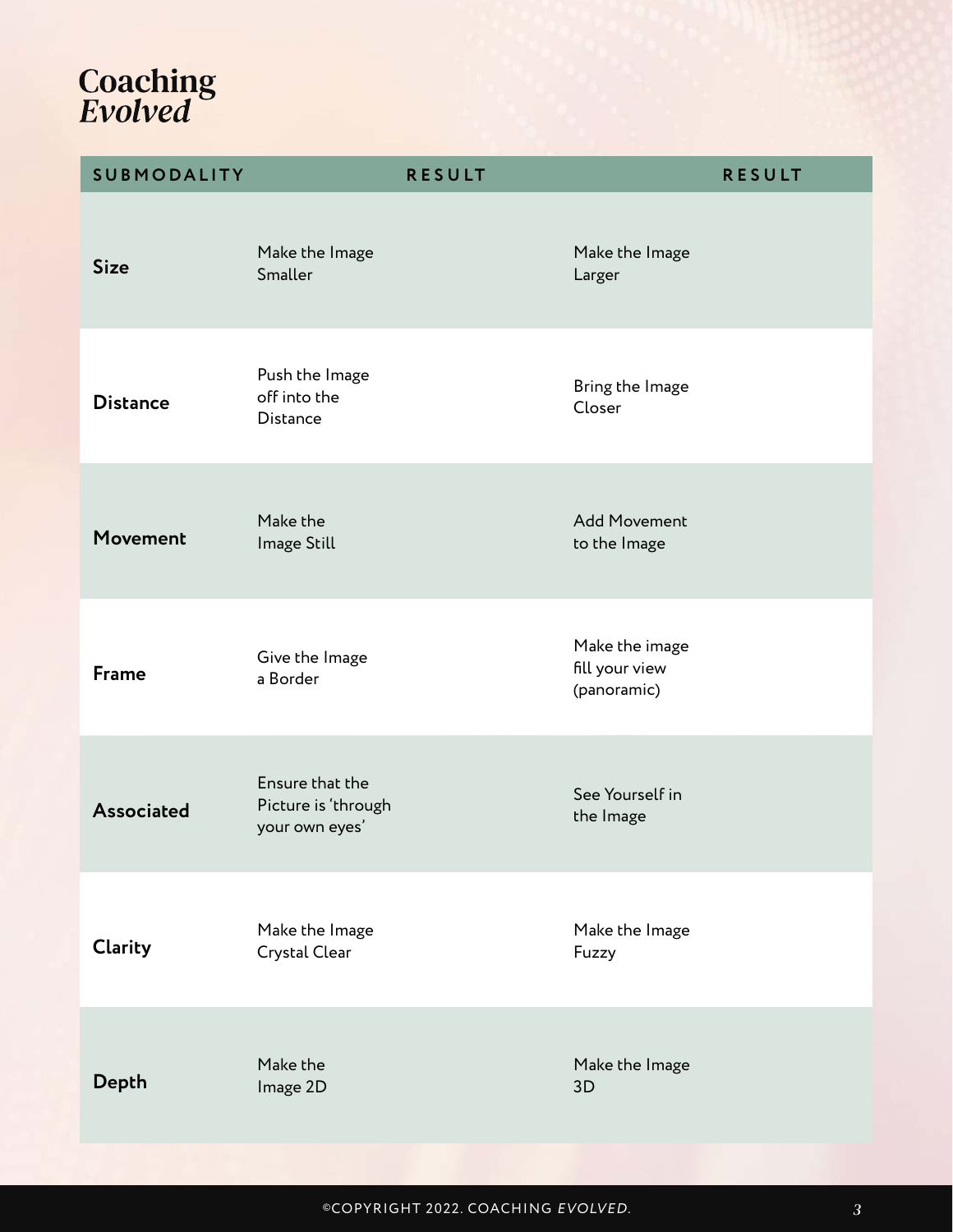### VISUAL SUBMODALITIES

| <b>SUBMODALITY</b> | <b>RESULT</b>                                                                                                      | <b>RESULT</b>                                                |  |
|--------------------|--------------------------------------------------------------------------------------------------------------------|--------------------------------------------------------------|--|
| Volume             | Quieten the<br>Sounds within<br>the Memory                                                                         | Increase the<br>Volume of the<br>Sounds within<br>the Memory |  |
| <b>Tone</b>        | Lower the Tone of<br>the Sounds                                                                                    | Increase the Tone<br>of the Sounds                           |  |
| <b>Tempo</b>       | Slow the Sounds<br>Down                                                                                            | Speed the<br>Sounds Up                                       |  |
| <b>Pitch</b>       | Lower the Pitch<br>of the Sounds                                                                                   | Raise the Pitch of<br>the Sounds                             |  |
| <b>Direction</b>   | Change the position in space, where the sound comes from.<br>Try several positions and see what makes a difference |                                                              |  |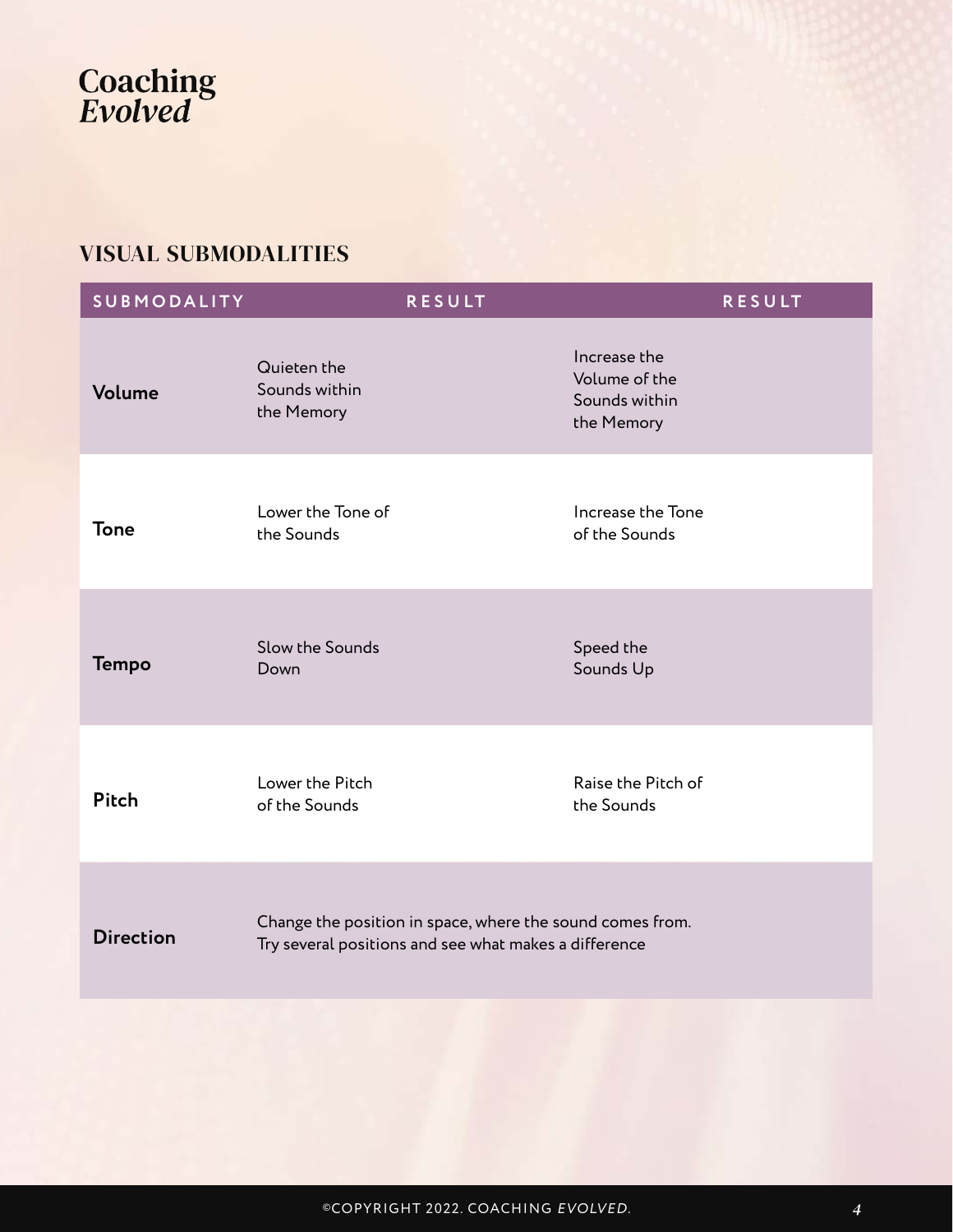### KINESTHETIC SUBMODALITIES

| <b>SUBMODALITY</b>         | <b>RESULT</b>                                    | <b>RESULT</b>                                 |  |
|----------------------------|--------------------------------------------------|-----------------------------------------------|--|
| Location in<br><b>Body</b> | Move the feeling to different parts of your body |                                               |  |
| Weight                     | Decrease the<br>weight of the<br>feeling         | Increase the<br>weight of the<br>feeling      |  |
| <b>Pressure</b>            | Decrease the<br>pressure of the<br>feeling       | Increase the<br>pressure of the<br>feeling    |  |
| <b>Vibration</b>           | Decrease the<br>movement                         | Increase the<br>movement                      |  |
| <b>Shape</b>               | What shape is it?                                | Change to a<br>different shape?               |  |
| <b>Size</b>                | Make the feeling<br>bigger                       | Make the feeling<br>smaller                   |  |
| <b>Temperature</b>         | Decrease the<br>temperature of<br>the feeling    | Increase the<br>temperature of<br>the feeling |  |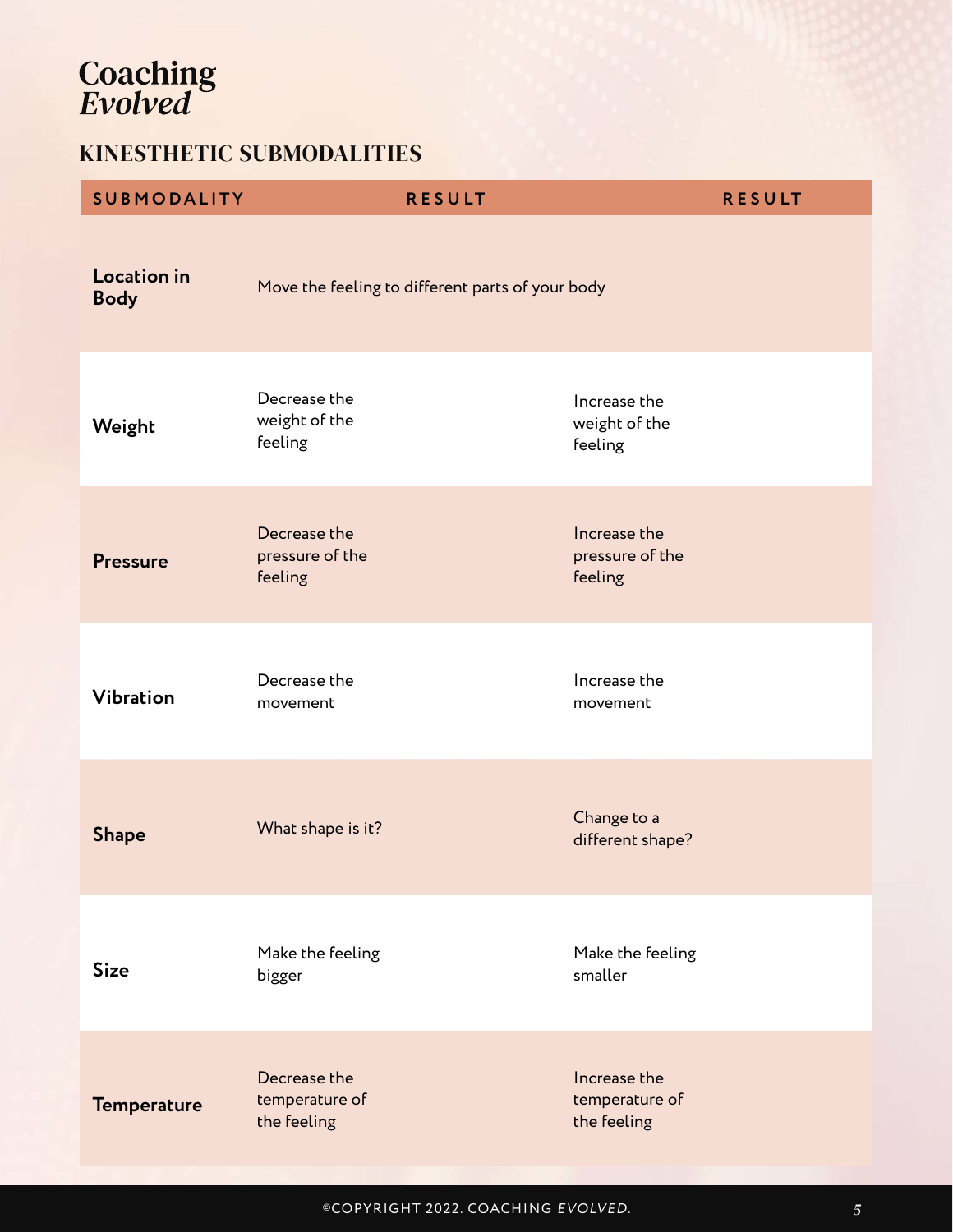**WHAT DO YOU NOTICE ABOUT THE RESULTS?**

### THE PERCEPTION TRIANGLE

The Perception Triangle is about changing your view to see an external event or situation from an angle you may not have been considering.

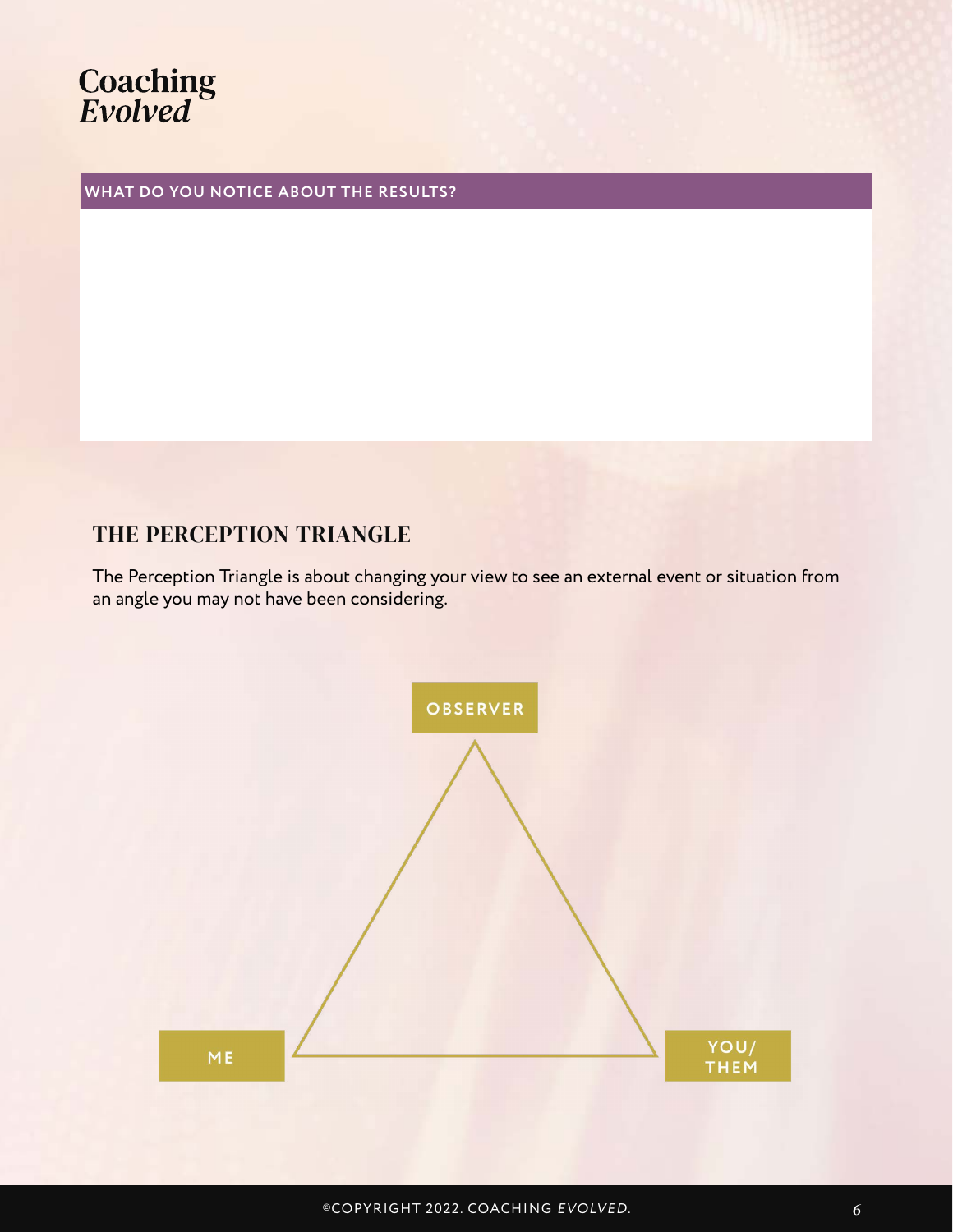#### **CONSIDER A CHALLENGE OR ISSUE THAT YOU HAVE PERSONALLY OR PROFESSIONALLY FROM EACH OF THE PERCEPTUAL POSITIONS:**

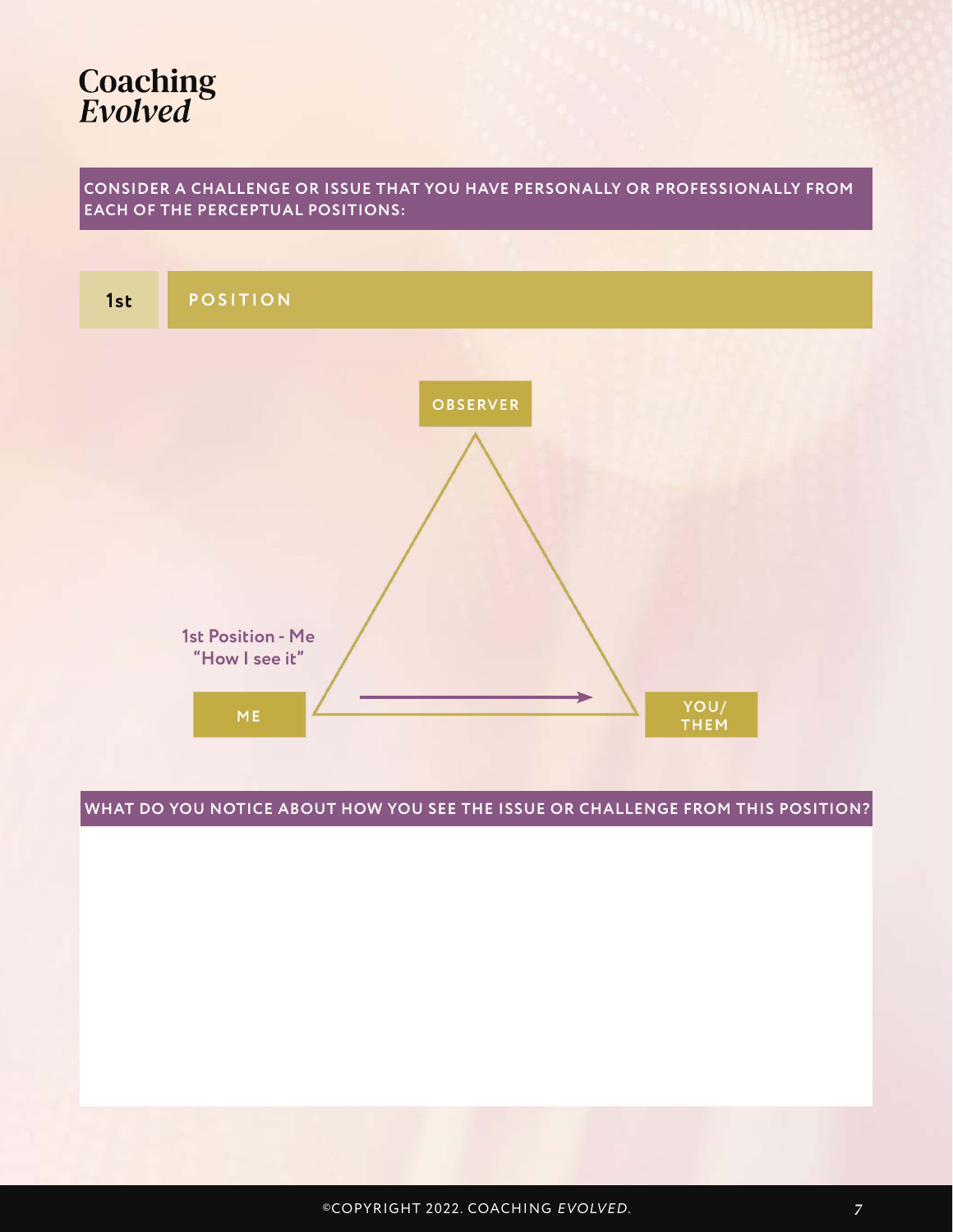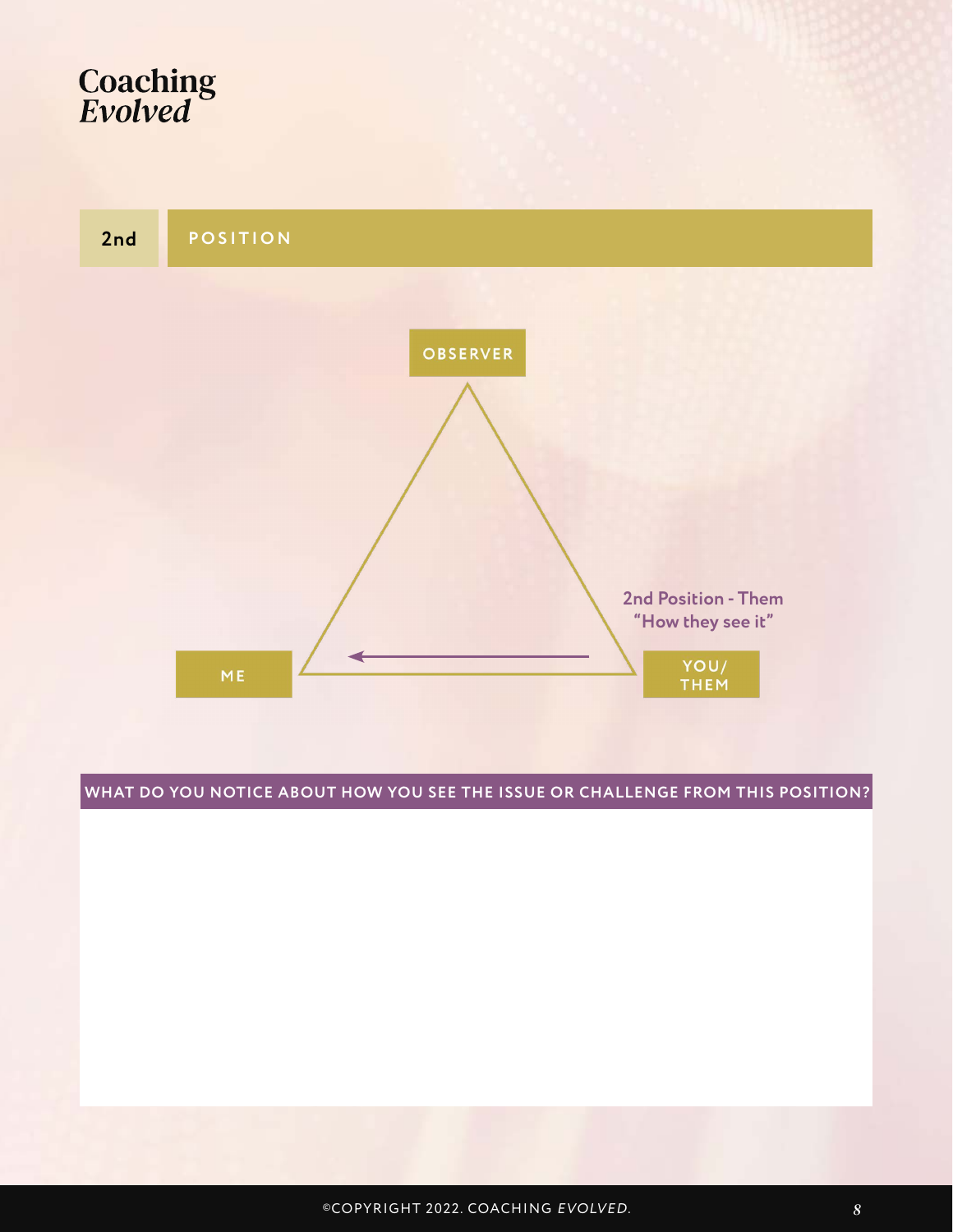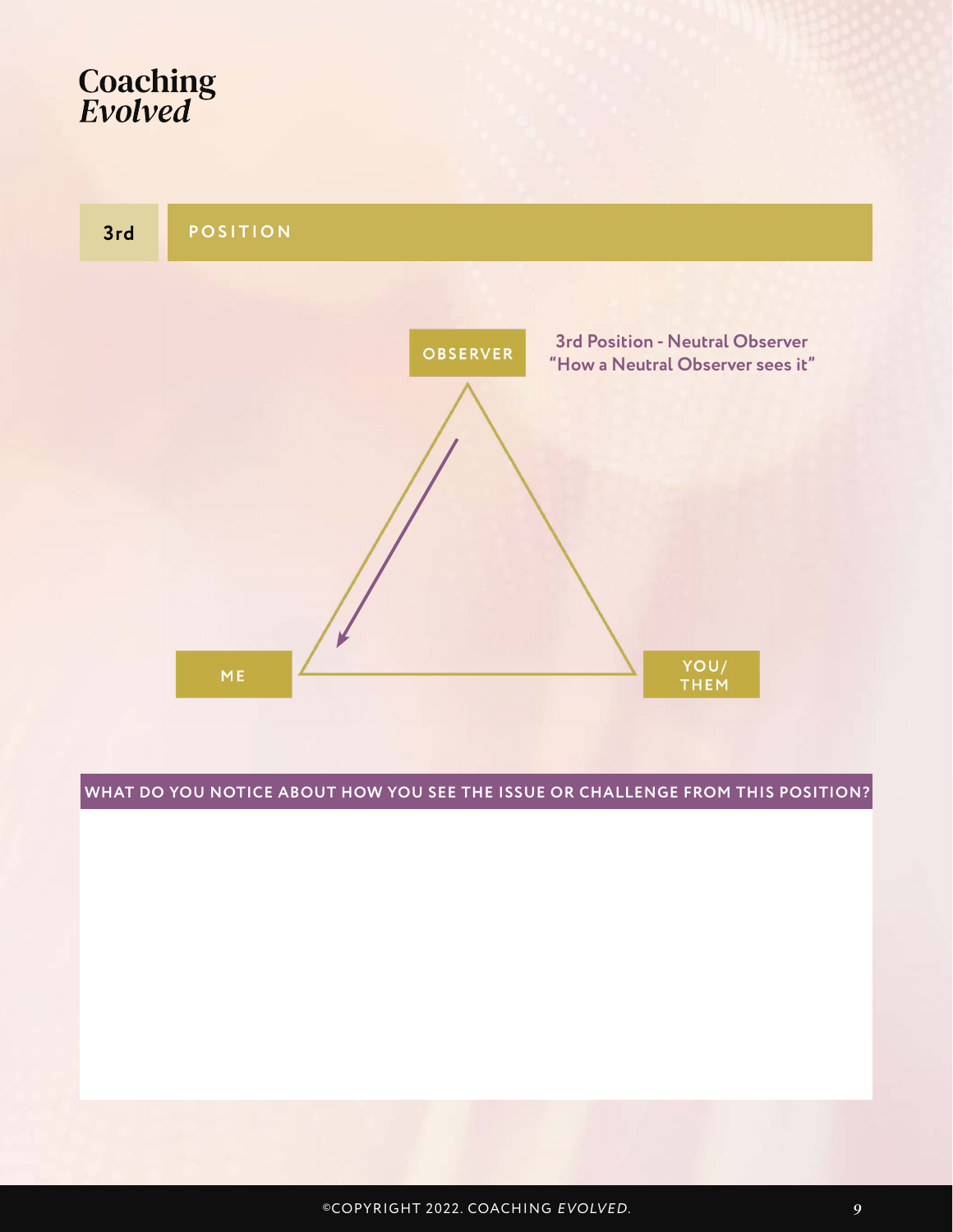

**WHAT DO YOU NOTICE ABOUT HOW YOU SEE THE ISSUE OR CHALLENGE FROM THIS POSITION NOW, IN LIGHT OF YOUR NEW AWARENESS?**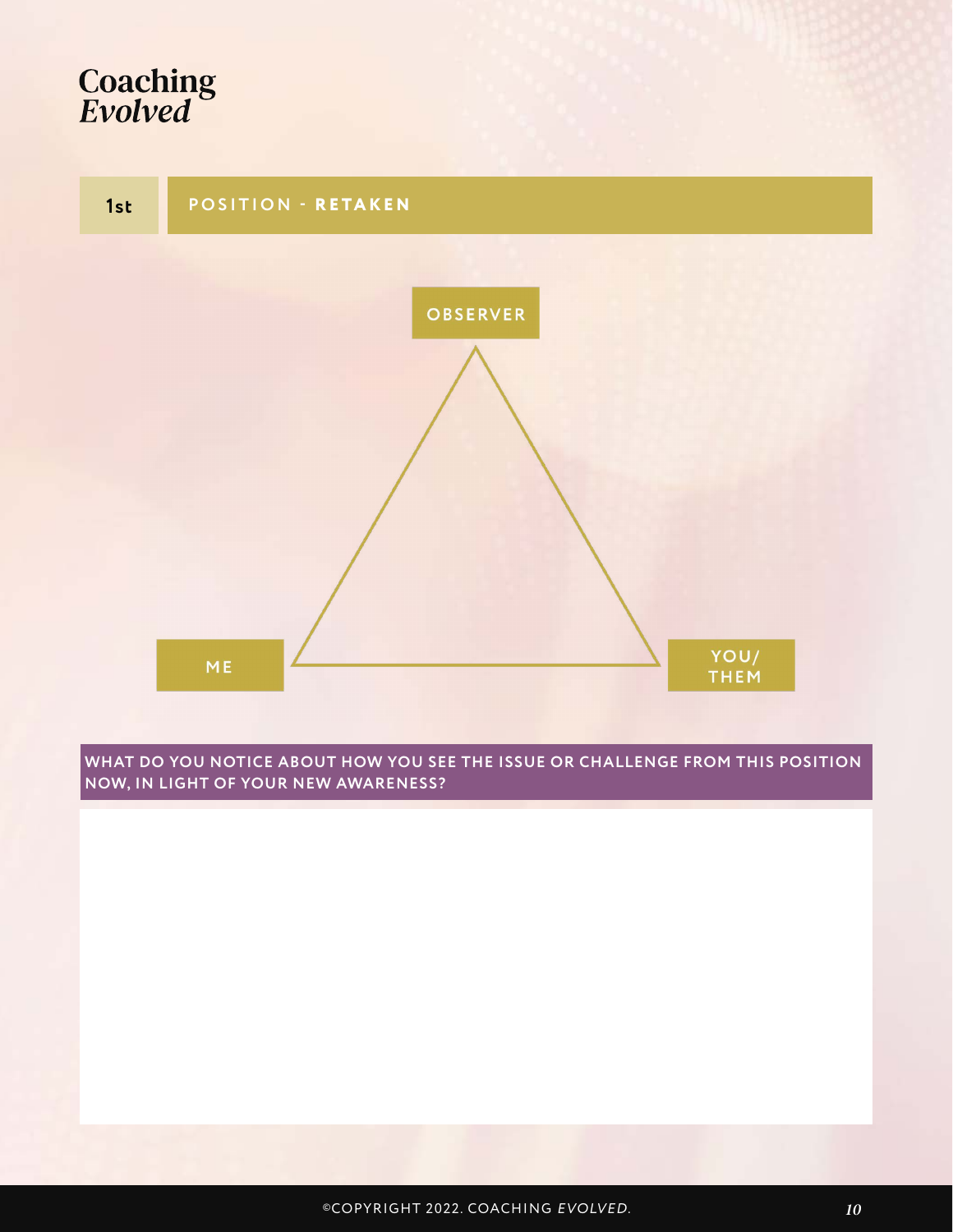#### **COMPLETE THE SAME EXERCISE WITH A CLIENT OR PEER**

**CONSIDER A CHALLENGE OR ISSUE THAT YOU HAVE PERSONALLY OR PROFESSIONALLY FROM EACH OF THE PERCEPTUAL POSITIONS:**

**1st POSITION**

" How  $I$  see it"

**WHAT DO YOU NOTICE ABOUT HOW YOU SEE THE ISSUE OR CHALLENGE FROM THIS POSITION?**

**2nd POSITION**

" How they see it"